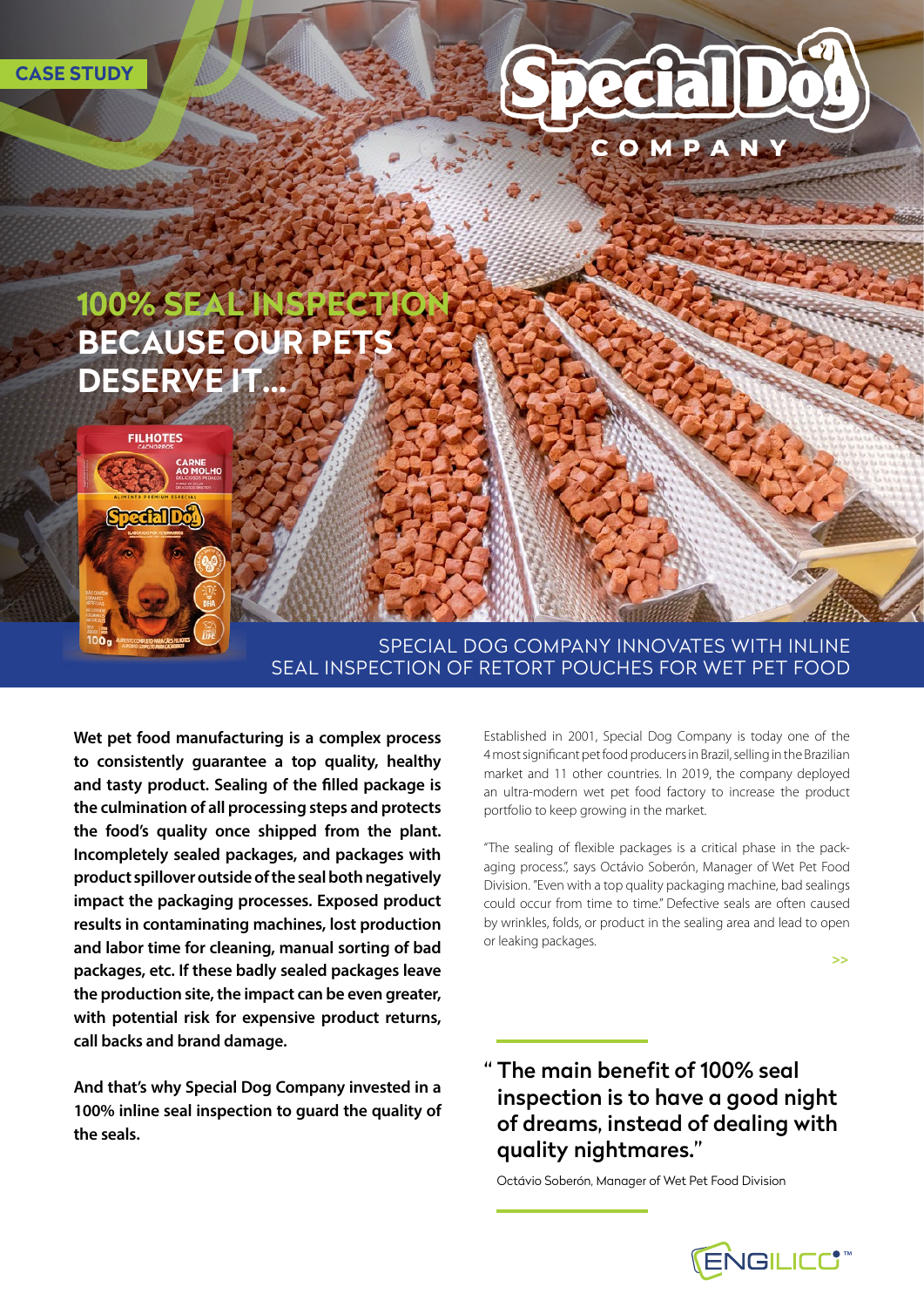

In 2019 Special Dog Company inaugurated an ultra-modern pet food factory with automated processing and packaging.

Wet pet food is especially prone to sealing concerns. Because many glutinous sauces or gels are used in the recipes, it easily can stick in, or around the package's sealing area during the filling process.

Badly sealed pouches are a major concern during the sterilization process, as when the pet food is heated, it might leak and pollute the autoclave. The disruption to production and man-hours for autoclave cleaning has a domino effects in cost. Worse, if compromised packages are not detected they can lead to reduced shelf life, liability for health risks, and broad re-calls.

"Packaging is also responsible for making sure the product gets from the factory, through transport and distribution, and on to retail and the home without any loss to the integrity of the product. At the latter end it may also be responsible for providing barriers to oxidation and moisture migration which can affect palatability and the nutritional composition of the product."



Special Dog Company is one of the top pet food producers in Brazil and named Best Workplace in Latin-America in 2019.

" The sealing of flexible packages is a critical phase in the packaging process.", says Octávio Soberón, "That's why we invested in 100% automated seal inspection."

#### **100% seal inspection**

Delivering quality products is one of Special Dog Company's corporate values. This requires investment in top equipment, well trained people and refined quality procedures. Special Dog Company is certified with many international quality standards and this vision of quality has also resulted in multiple awards as Best Workplace in Latin-America in 2019. Maintaining quality at the highest level also needs continuous improvement in quality procedures and equipment.

For the packaging of the wet pet food, Special Dog Company deployed a Toyo Jidoki rotary pouch packaging machine. To inspect the sealing of the retort pouches, Special Dog Company extensively researched the market and finally they opted for *SealScope™*, the in-line seal inspection system.

*SealScope™* offers a unique approach for in-line seal inspection. Dedicated sensors are retrofitted on the sealing jaws of the duallane rotating packaging machine at two stations in the carrousel.